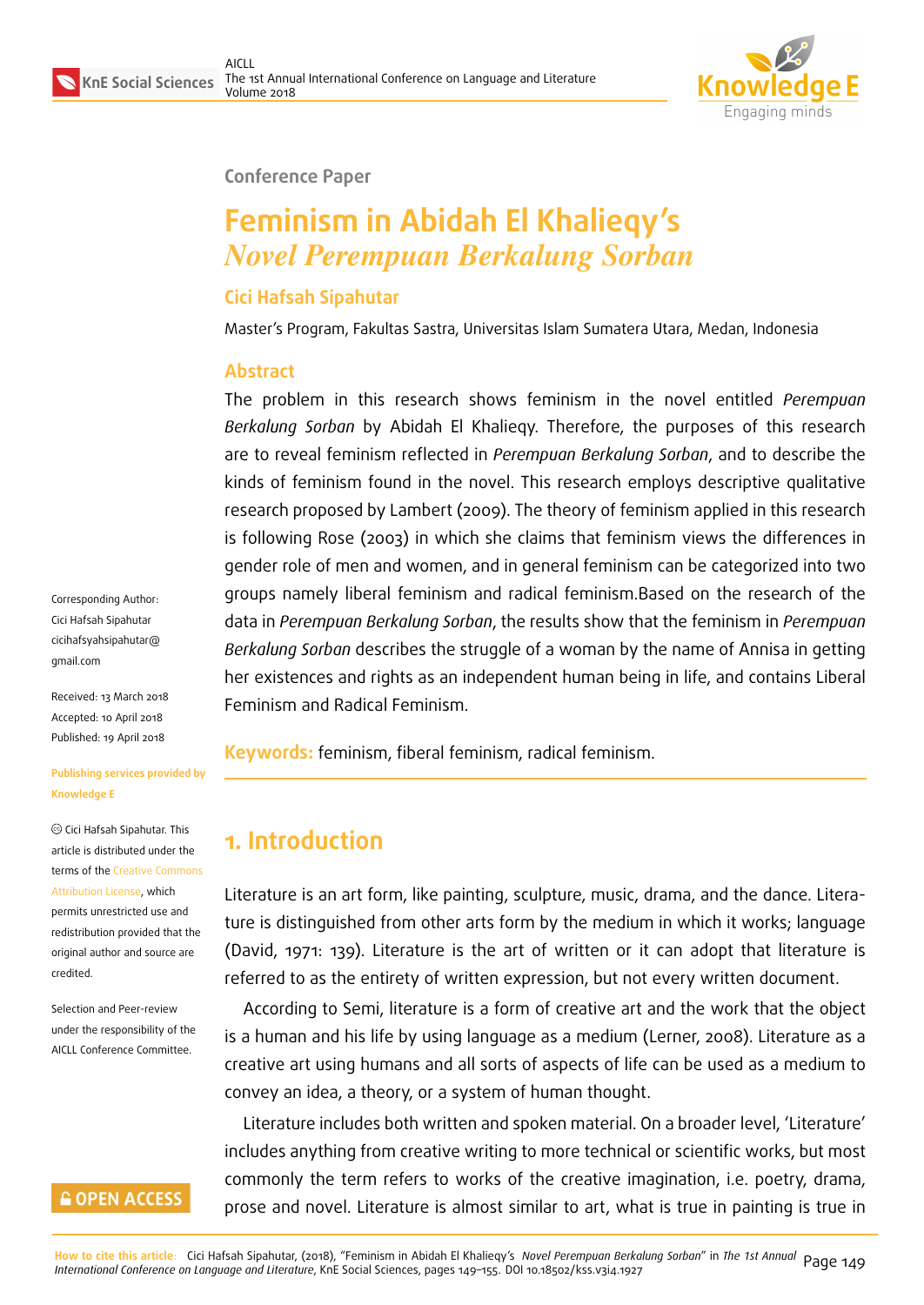

literature. 'A novel is not an imitation or an exact copy of life as we live it; it is rather a selection of characters and events drawn from reading, observation, and experience, and woven into an entirely new story.' (Arnold, 2003: 20)

Literature is almost similar to art, what is true in painting is true in literature. Novel as a one of literary work plays an important role in giving a view to addressing the life artistically. Novel development in Indonesia is quite fast. It is evidenced by the many new novels published. Which one the novel *Perempuan Berkalung Sorban* by Abidah El Khalieqy (2009).

In this research, the researcher wanted to describe the topic "Feminismin Bidah El Khalieqy's Novel Perempuan Berkalung Sorban". The researcher feels the topic is the most interested because men and women have the same obligations to the functioning of all the potentials as human being public life.

In *Perempuan Berkalung Sorban* novel by Abidah El Khalieqy form of rebellion and repression in which the main character by Annisa. Based on these descriptions, the researcher wants to know how feminism in *Perempuan Berkalung Sorban* novel by Abidah El Khalieqy.

#### **2. Literature Review**

Feminism is an ideology of women's liberation because that is inherent in all of its approach is the belief that woman suffer injustice because of their gender (Humm, 2002). In a patriarchal society, women are included in the home camp is limited to the environment and life in the home, while men are included in the general camp that includes environmental and life outside the home (Djajanegara, 2003: 30).

According to Rose (2003), the feminism view of the differences in gender role of men and women in general can be categorized into two groups namely liberal feminism and radical feminism. Liberal feminism works within the structure of mainstream society to integrate women into it and make it more responsive to individual women's rights, but does not directly challenge the system itself or the ideology behind women's oppression. The suffragist movement is an example. Liberal feminism is an individualistic formof feminist theory, which focuses on women's ability to maintain their equality through their own actions and choices. On the other hand, radical feminism views patriarchy and sexism as the most elemental factor in women's oppression – cutting across all others from race and age to culture, caste and class. It questions the very system and ideology behind women's subjugation. The term often refers to the women's movements emerging from the civil rights, peace and other liberation movements at a time when people increasingly were questioning different forms of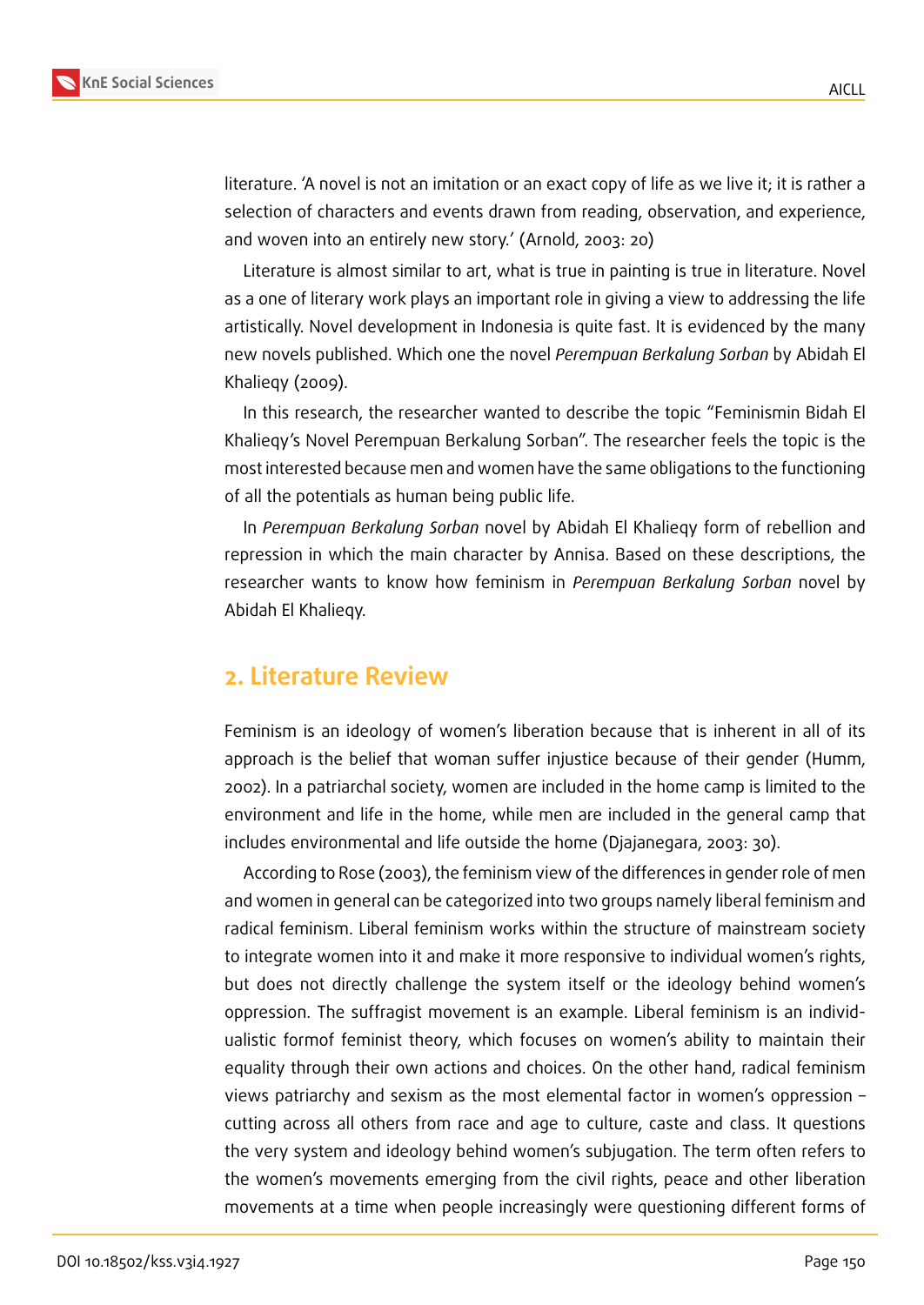

oppression and power. Radical feminists, seeking to understand the roots of women's subordination, have provided the major theoretical understanding that has served as the basis for the inspiration and analysis guiding women's movements around the world.

According to this group, women should not be dependent on men, not only in term of material fulfillment but also in sexual fulfillment. Women can feel the warmth, intimacy, and sexual satisfaction from other women. Sexual satisfaction of men is psychological issue. This theory is also seeking rational justification movement by revealing the fact that men are problems for women.

# **3. Research Method**

Research design is a procedural plan that is adopted by the researcher to answer questions validly, objectively, accurately and economically (Kumar, 2011). The research design used to analyze *Perempuan Berkalung Sorban* novel by Abidah El Khalieqy was descriptive qualitative research.

According to Lambert (2009), "Qualitative descriptive studies are the least "theoretical" of all of the qualitative approaches to research. In addition, qualitative descriptive studies are the least encumbered studies, compared to other qualitative approaches, by a pre-existing theoretical or philosophical commitment."

In this research the data were collected in the form of notes. The main data of this research was novel of *Perempuan Berkalung Sorban* it self. Then, the secondary data were taken from sources, such as paper, article, journal, and website related with the subject of this research. The analysis of the data by using the steps were collection and classification of data and making conclusions.

# **4. Discussion**

Based on the theory and related findings, the researcher discusses *Perempuan Berkalung Sorban* narrating about the struggle of a woman named Annisa regarding the allignment of a woman with men in the field of education in her family. From this novel, she fights against the loss of the women's rights in her family and among members of society. She struggles for the rights of women by complaining towards the family and religion personage. Annisa's struggle on defending the possession of the body and women's generative rights are based on her assumption of her life exploration. The discussion is tied to liberal and radical feminism.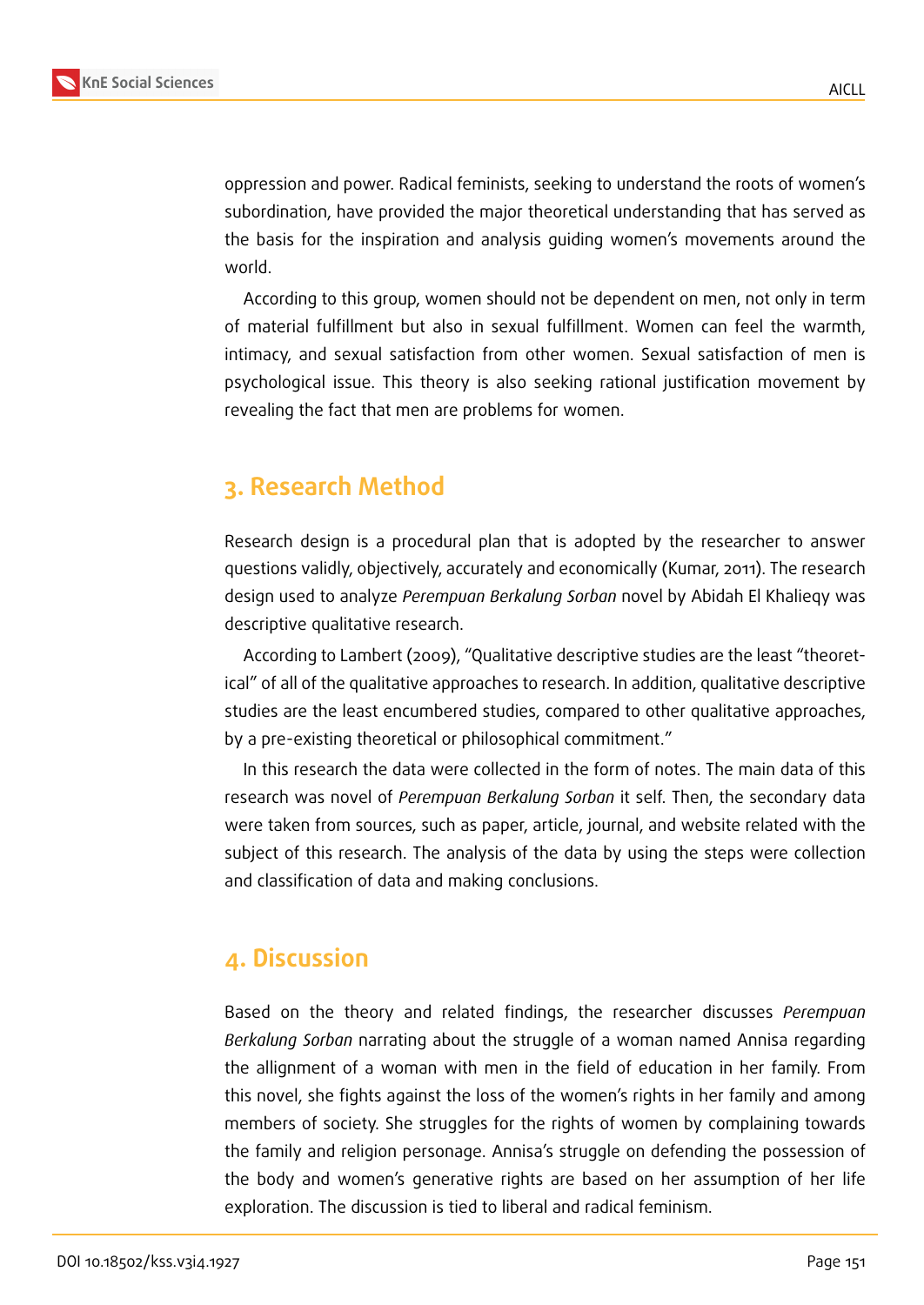

Liberal feminism in the novel is also reflected by the first character of the novel, Annisa who feels unfair treatment she receives from her family. She feels suffered due to the unfair treatment. In fact, it happens since Annisa's point of view is on the contrary from her family's. Annisa's point of view is based on her outdoor environment, that is the boarding school where she has lived.

Liberal feminism that upsets Annisa can be seen in the following quotations:

"Ow...ow...ow...Oh, I see. Has mom not told you that riding a horse is only worth studied by your brohers, Rizal or Wildan. You know why? Because you are a girl, Nisa. Inappropriate, the girl riding a horse, a lot of behavior! surrounding fields and down to the pond. Embarrassing! "(El Khalieqy, 2009)

"Hi Nisa, lazy people don't need to envy. Furthermore, you are woman, Nisa. Women have a responsibility to take care of the household. It is good for the future day, Nisa."(El Khalieqy, 2009). "But the girls do not need to study till high school. It is enough, if it had been reading and khatam Qur'an. They have coupled yellow holly book's. " (El Khalieqy, 2009)

The quotations shows liberal feminism that upsets Annisa, to receive treatment from her family that is not the same with her elder brothers because she is a woman, and so she is always made different among the members of the family. The central tenet of radical feminism is that women as a biological class are globally oppressed by men as a biological class. We believe that male power is constructed and maintained through institutional and cultural practices that aim to bolster male superiority through the reinforcement of female inferiority.

This is so because Annisa's family is in line with terms of the rules of Islam which says that the level of a woman is under the man. In addition, there is also restriction given to her in obtaining education. Many people in the world are still deprived of education. The world is improving, the living standard of people is getting better, but some countries are still much behind in this race of progress. There are still many countries that do not let women the right to education.

Actually, the family does not realize that the restriction on education given to Anitsa is a great loss both to her family as well as to society. Better educated women tend to be healthier, participate more in the formal labor market, earn higher incomes, have fewer children, marry at a later age, and enable better health care and education for their children, should they choose to become mothers. All these factors combined can help lift households, communities, and nations out of poverty.

The next point to be discussed is concerned with radical feminism that upsets Annisa. The rights of the household's justice relating to polygamy done by Samsuddin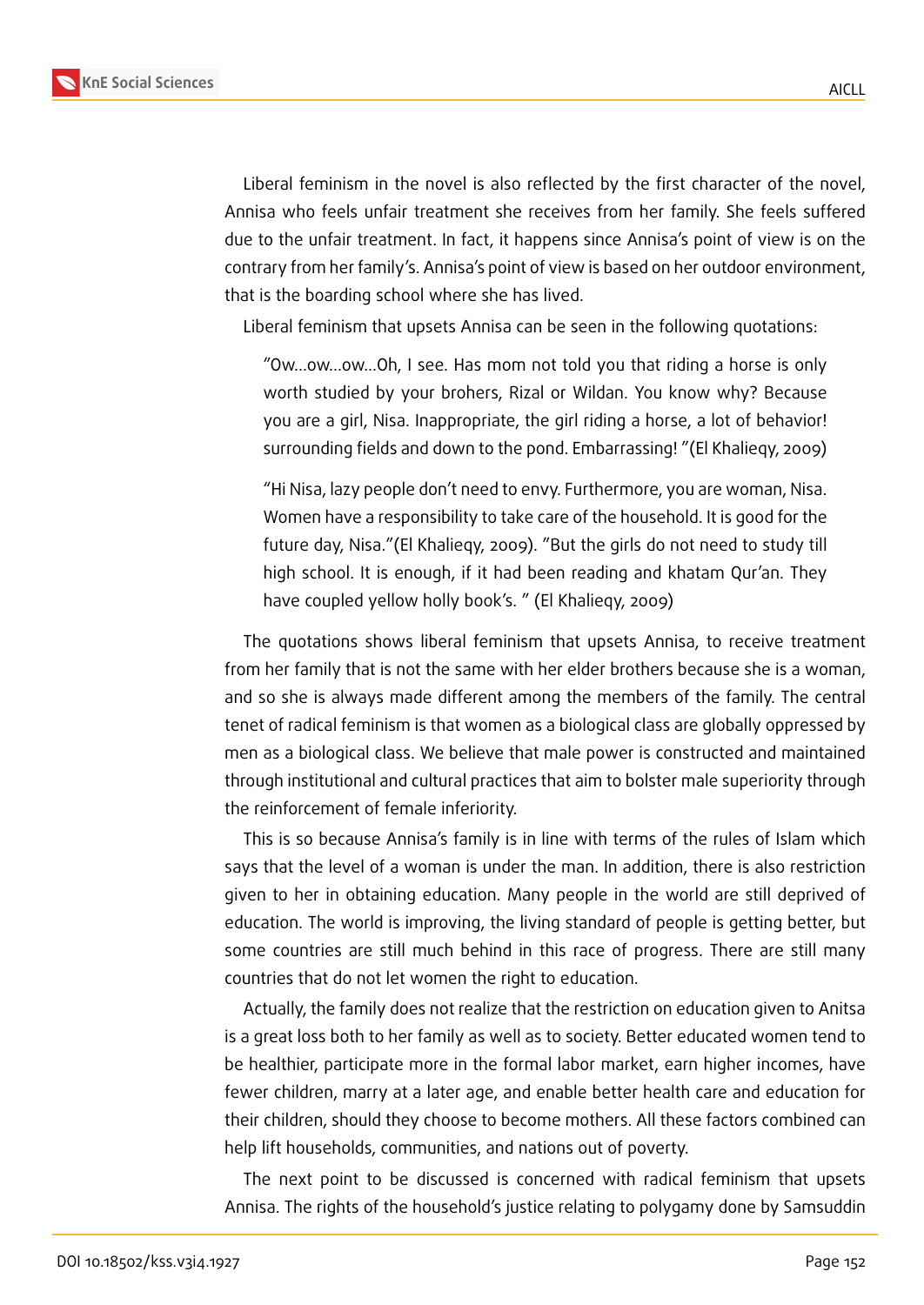

give a great misery to Anisa. instead give suffering impact to Annisa. People who practice polygamy should get justice between one wife with the other. In this case, Annisa does not get justice, but suffering either physically and mentally.

The radical feminism can be seen in the following quotations:

"In these situation Samsudin getting into, then bite his shoulder and neck such as vampire. Even he satisfy select which parts of my body to the grip. Clawed paws at will, as if I sacrifice a goat that was in the hands of a merchant." (El Khalieqy, 2009)

"He drew his fangs from my body, like a hungry tiger face to face with their prey middle. Then growl and pressing a pillow over my face, while spitting despicable oaths and curses with a very rude word. After slapping, choking and grabbed my hair with full inhumanity. After seeing my strength helplessly limps." (El Khalieqy, 2009)

"After I thinking, I also speak on Samsudin. So he split the shopping money evenly as Sunnah polygamy. He will show justice at a time." (El Khalieqy, 2009)

"And it is time. I just got home from school when I found two different creature types it was fucking above the crimson carpet." (El Khalieqy, 2009)

"Look, Annisa, how to play in the paradise. Look at us! How do you play on the paradise? And you can join us, if you want." (El Khalieqy, 2009)

The above quotations how radical feminism is implemented in Anisa's life. Annisa feels miserable due to the crises in her household, that are mainly due to her husband. She suffers not only physically but also mentally. Anisa suffers from Intimate partner violence referring to her husband's behaviour. Such violence is always done by an intimate partner or ex-partner that causes physical, sexual or psychological harm, including physical aggression, sexual coercion, psychological abuse and controlling behaviours.

Violence against women and girls is a grave violation of human rights. Its impact ranges from immediate to long-term multiple physical, sexual and mental consequences for women and girls, including death. It negatively affects women's general well-being and prevents women from fully participating in society. Violence not only has negative consequences for women but also their families, the community and the country at large. It has tremendous costs, from greater health care and legal expenses and losses in productivity, impacting national budgets and overall development. And all of these illustrations are experienced by Anisa.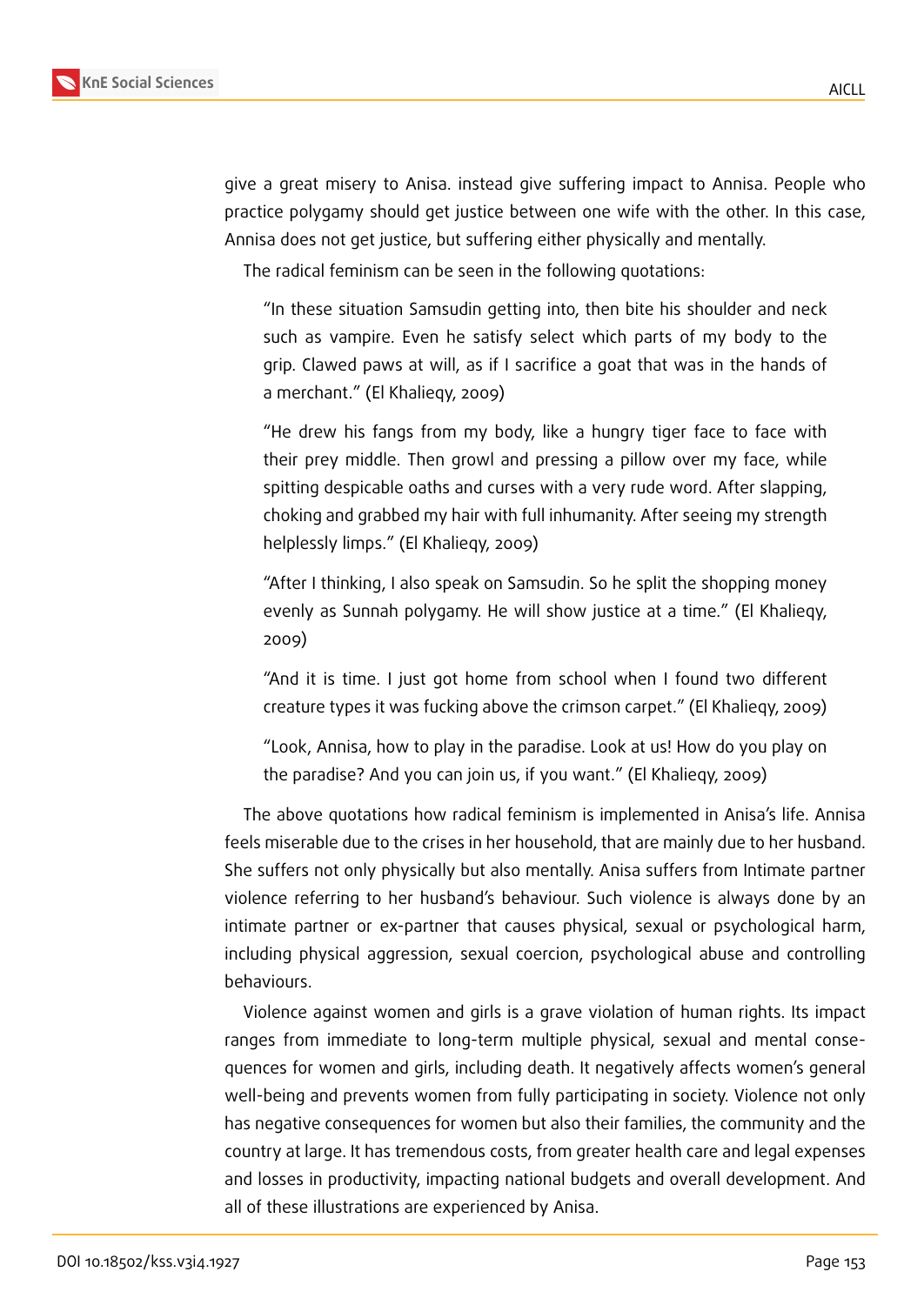



## **5. Conclusions**

In such a society as where Anisa is in, conservative and liberal men will often disagree in public about the conditions under which they can rightly claim ownership. Conservative men argue for control of women within the heterosexual family. Liberal men argue for more expansive access to women. In public, the policy debates about reproductive rights and sexual access rage on. In private, conservative and liberal men claim their "right" to do as they please, which is why women sometimes find it difficult to tell conservative and liberal men apart when it comes to behavior. Patriarchy also is not immune to challenge. Feminism makes gains, patriarchy pushes back, and the struggle continues. Women advance in business, politics, and education, and men assert their control over women's bodies where they can get away with it.

It can be concluded that the novel entitled *Perempuan Berkalung Sorban* describes the struggle of a woman by the name of Annisa in getting her existances and rights as an independent woman. *Perempuan Berkalung Sorban* contains two kinds of feminism, liberal feminism and radical feminism.

Finally the analysis exposes that the core belief of feminism is that men and women should be treated as equal, in all regards. No matter what one believes, they cannot deny that in society women tend to have less rights and powers than men. In some countries, women still don't have the right to vote or right to drive for that matter. Whereas in others, even developed countries, women do not have equal representation in government or even equal pay.

### **References**

- [1] Arnold, Dana. (2003). *Art and Thought*. London: Blackwell.
- [2] Chaudhuri, Shohini. (2006) *Feminist Film Theorists*. London: Routledge.
- [3] David, Allan Evans and Tom E Kakonis. (1971). *From Language to Idea: An Integrated Rhetoric. New York Holt: Rinehart and Winston. Inc.*
- [4] Djajanegara, Soenarjati. (2003). *Citra Wanita dalam Lima Novel Terbaik Sinclair Lewis dan Gerakan Wanita di Amerika*. Depok: Fakultas Sastra Universitas Indonesia.
- [5] El Khalieqy, Abidah. (2009). *Perempuan Berkalung Sorban*. Yogyakarta: Arti Bumi Intara.
- [6] Humm, Maggie. (2002). *Ensiklopedia Feminisme*, Terj. Mundi Rahayu, Yogyakarta: Fajar Pustaka Baru.
- [7] Kumar, Ranjit. (2011). *Research Methodology: A Step-by-step Guide for Beginners,* 3<sup>rd</sup>ed, India: SAGE Publication.